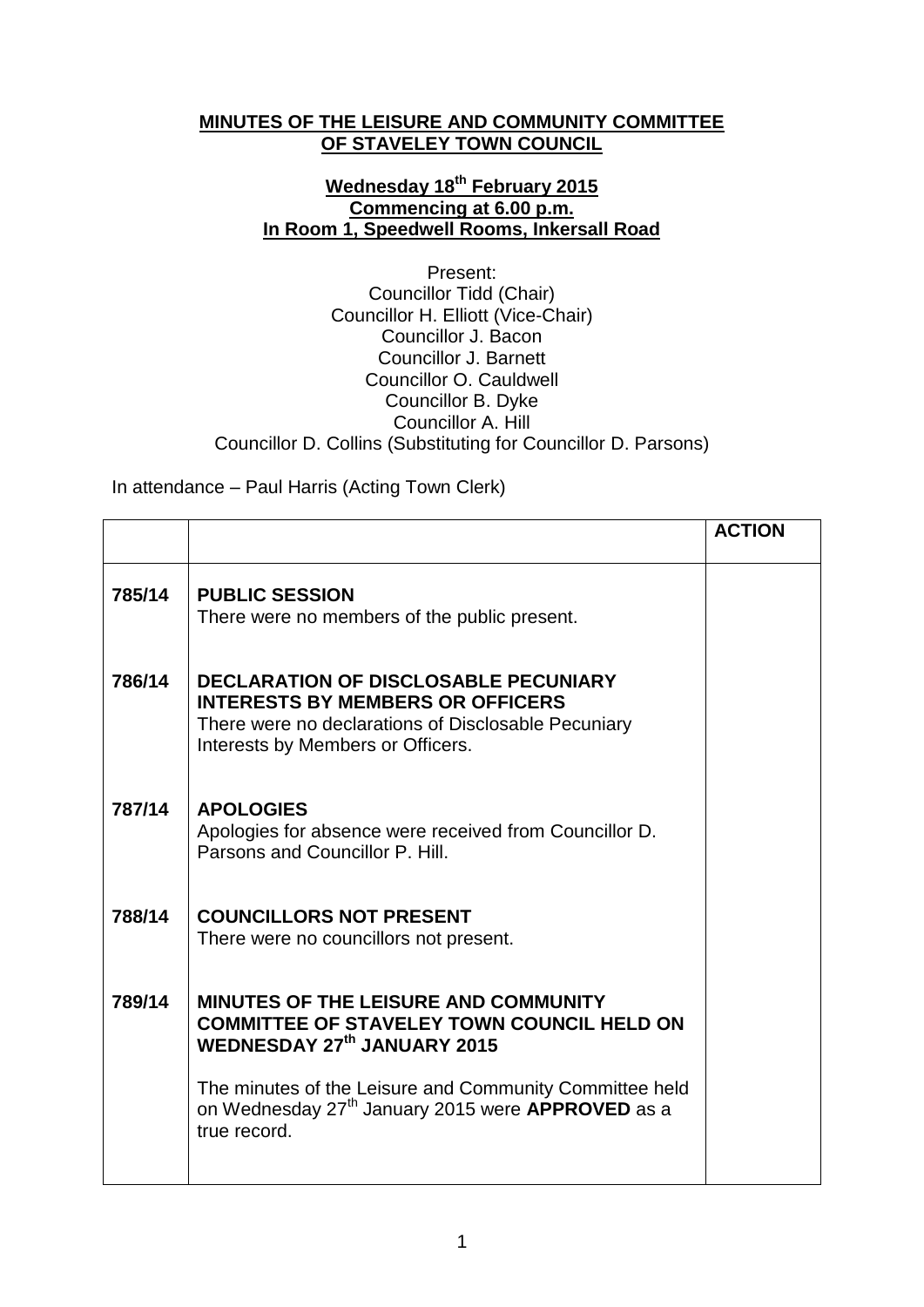| 790/14 | <b>MATTERS ARISING FROM THE MINUTES OF THE</b><br>LEISURE AND COMMUNITY COMMITTEE OF STAVELEY<br>TOWN COUNCIL HELD ON WEDNESDAY 27th JANUARY<br>2015<br>701/14 Surviving Staveley Project Event - The Chair<br>commented on the Surviving Staveley Event which she had<br>attended and had congratulated Donna and Natalie from<br>Growth on the day on an excellent event. Councillor. H.<br>Elliott asked why the kitchen had not been used at the<br>Speedwell Rooms as it had been offered for free and was<br>disappointed that the kitchen at the Football Ground had<br>been used instead. The Chair said she did not know why<br>this was but the comments from Councillors would be noted. |
|--------|-----------------------------------------------------------------------------------------------------------------------------------------------------------------------------------------------------------------------------------------------------------------------------------------------------------------------------------------------------------------------------------------------------------------------------------------------------------------------------------------------------------------------------------------------------------------------------------------------------------------------------------------------------------------------------------------------------|
|        | 703/14 Elderly Citizens' Christmas Party - Councillor H.<br>Elliott asked about the survey to be undertaken for the<br>Elderly Citizens Christmas Party. The Acting Town Clerk<br>informed members that this would be undertaken shortly.                                                                                                                                                                                                                                                                                                                                                                                                                                                           |
|        | 704/14 Christmas Lights and Christmas Market -<br>Councillor A. Hill asked whether this item was on the Policy,<br>Finance and Publicity Committee and asked whether the<br>meeting had been set up with Civic Pride regarding the<br>Christmas Lights. The Acting Town Clerk said Christmas<br>Lights were on the Leisure agenda. He informed members<br>that a meeting had been requested with Robert Griffiths of<br>Civic Pride, but he was still waiting to hear of a date to meet.<br>The Acting Town Clerk said he would chase this up.                                                                                                                                                      |
|        | Councillor B. Dyke asked whether it would be possible to<br>hold a lantern parade again during the Christmas activities,<br>and whether schools could be involved in organising this.<br>Councillor A. Hill informed the Committee that this had not<br>been included in a budget previously and had been<br>undertaken by Growth. Councillor B. Dyke said that schools<br>could be more involved and thereby reducing the cost.                                                                                                                                                                                                                                                                    |
|        | It was RESOLVED - that Councillor E. Tidd would approach<br>Rachel Botham at Netherthorpe School, as she was also<br>involved with Primary Schools. Councillor Tidd would also<br>speak to Norbriggs and Woodthorpe Schools regarding a<br>possible lantern parade. Councillor Bacon said she would<br>contact Brian Evans at Springwell Community College.                                                                                                                                                                                                                                                                                                                                         |
|        | The Chair asked whether any response had been received<br>from Ireland Colliery Band over the Battle of the Bands and<br>Real Ale Festival. The Acting Town Clerk said no response                                                                                                                                                                                                                                                                                                                                                                                                                                                                                                                  |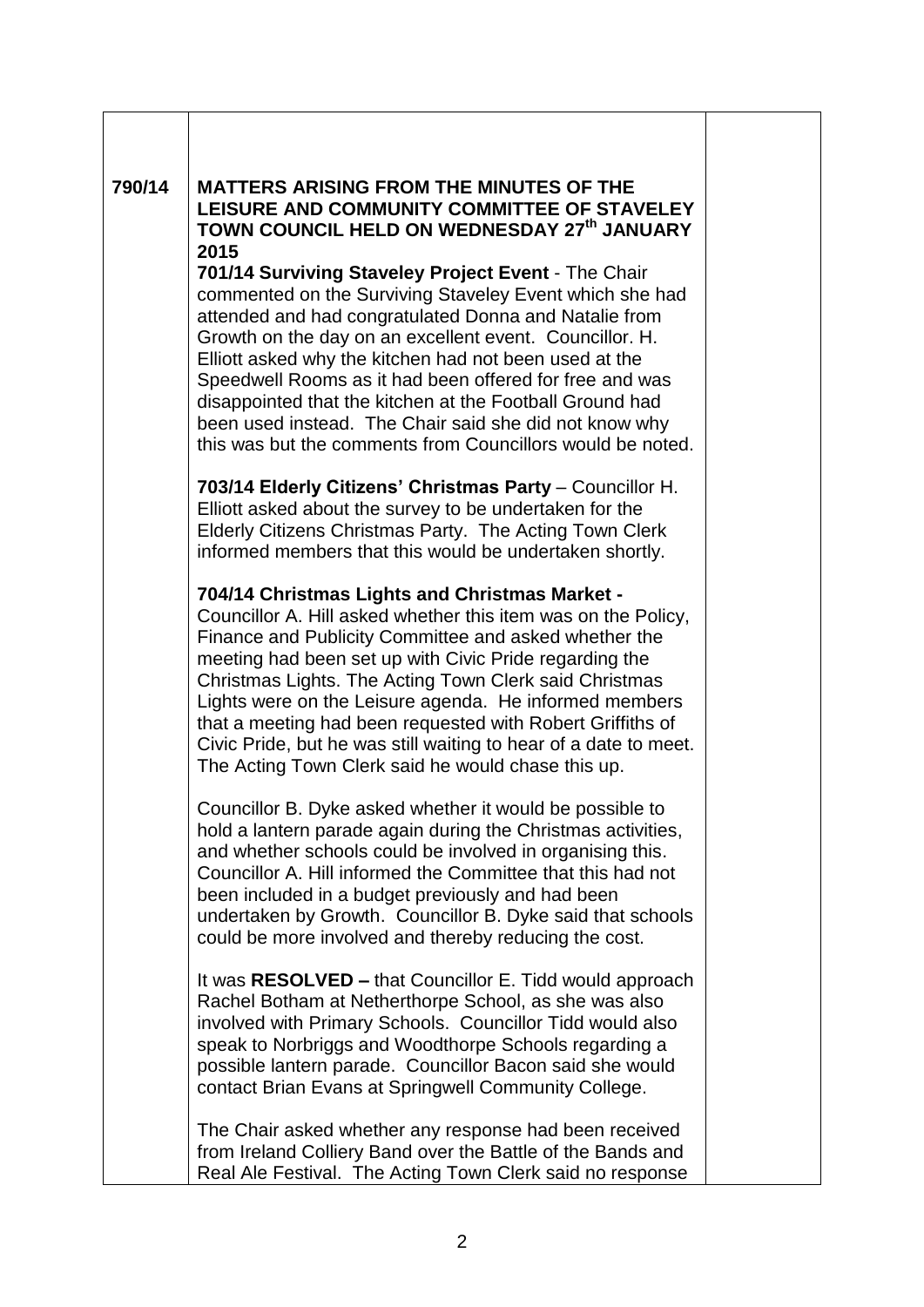|        | had been received. A meeting had been requested with<br>them and sight of their accounts. It was suggested that a<br>letter be sent asking whether they would be requiring use of<br>the Speedwell Rooms this year for their event or whether<br>they were taking it elsewhere.<br>It was RESOLVED – that a letter be sent to Ireland Colliery<br>Band asking whether the event would still be going ahead at<br>The Speedwell Rooms this year. |  |
|--------|-------------------------------------------------------------------------------------------------------------------------------------------------------------------------------------------------------------------------------------------------------------------------------------------------------------------------------------------------------------------------------------------------------------------------------------------------|--|
| 791/14 | <b>SUMMER ACTIVITIES SCHEMES</b><br>Dates for the Summer Activities Schemes normally<br>commenced at the beginning of the six week summer<br>holiday period. A Scheme Co-ordinator and staff were<br>required. All Staff would need to be police checked.<br>Members felt that the Speedwell Rooms was a good central<br>venue for all schemes.                                                                                                 |  |
|        | Councillor A. Hill asked the whereabouts of the cinema<br>equipment as he felt this could be used on the schemes.                                                                                                                                                                                                                                                                                                                               |  |
|        | It was $RESOLVED - (i)$ That the venue for all schemes<br>should be The Speedwell Rooms<br>(ii) That a letter be sent to Belinda<br>Wilks asking her whether she would like to Co-ordinate the<br>Summer Activities Scheme in 2015                                                                                                                                                                                                              |  |
| 792/14 | <b>ARTS AND CRAFTS COMPETITION 2015</b><br>A Theme for the Arts and Crafts Competition 2015 was<br>discussed. The Prize monies, trophies, framing and buffet<br>were discussed by members. It was felt that letters should<br>be sent out for any sponsorship monies. It was suggested<br>that Friday 12 <sup>th</sup> June be the Judging day.                                                                                                 |  |
|        | It was $RESOLVED - (i)$ That the Theme for 2015 be "My<br>Art"                                                                                                                                                                                                                                                                                                                                                                                  |  |
|        | (ii) The categories and age groups<br>remain as in previous years.                                                                                                                                                                                                                                                                                                                                                                              |  |
|        | (iii) That Councillor Dyke contact a<br>photographer to take the photos of winners with their prizes<br>at the Presentation Evening.                                                                                                                                                                                                                                                                                                            |  |
|        | (iv) That prize monies be as follows:<br><b>Nursery &amp; Reception to</b><br>Years 5/6 Years 7 Year 8 Year 9<br>1st<br>£50<br>2nd<br>£30<br>£20<br>3rd<br><b>Highly Commended</b><br>£10                                                                                                                                                                                                                                                       |  |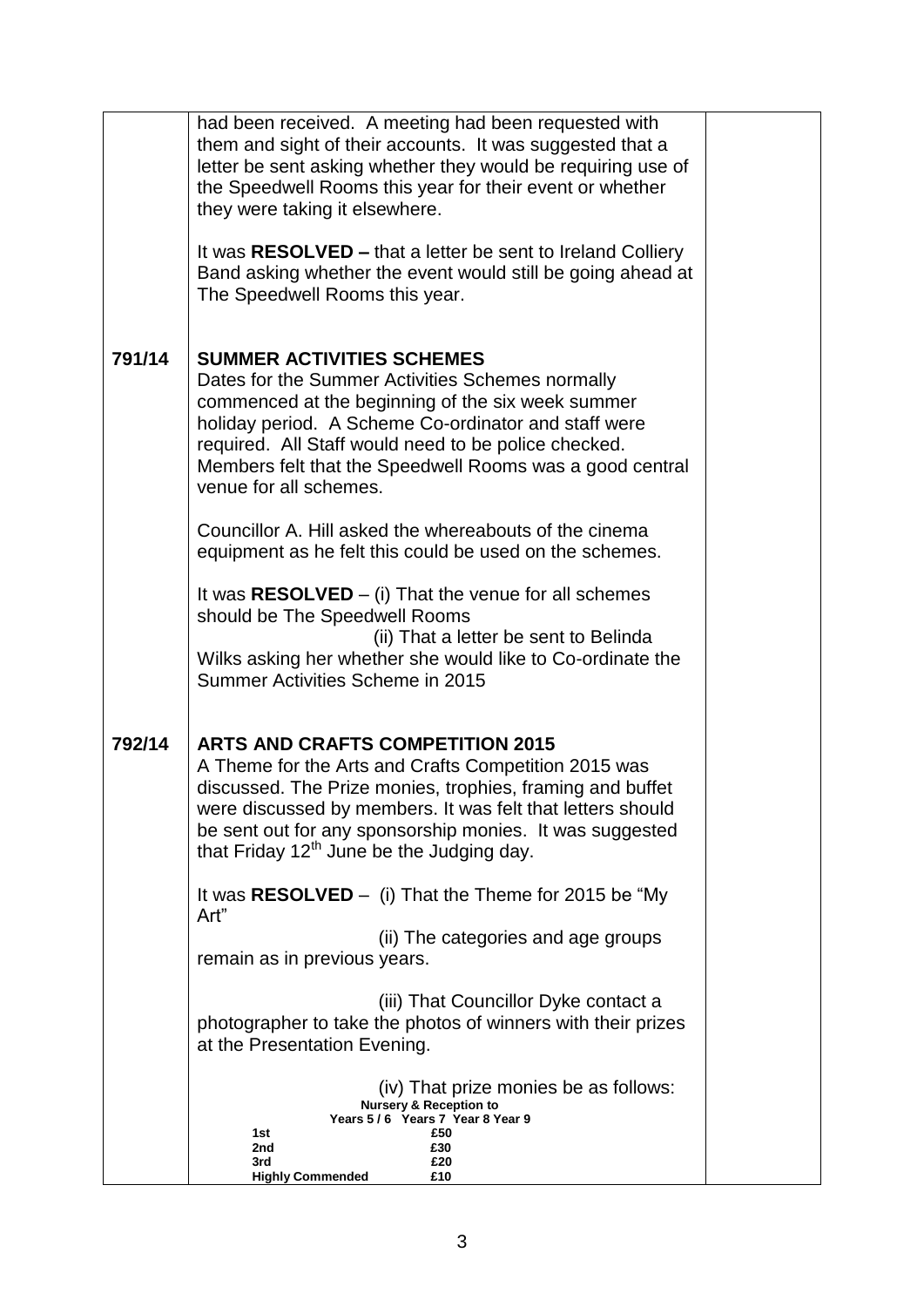|        |                                                            | Open Category for any age from Secondary Schools (above Year 9) £50                                        |     |  |  |
|--------|------------------------------------------------------------|------------------------------------------------------------------------------------------------------------|-----|--|--|
|        | Joint Entry Category for any age Group                     |                                                                                                            | £50 |  |  |
|        |                                                            |                                                                                                            |     |  |  |
|        |                                                            | (v) That the closing date for entries                                                                      |     |  |  |
|        | should be Friday 5 <sup>th</sup> June 2015.                |                                                                                                            |     |  |  |
|        |                                                            | (vi) A letter be sent out to the Mayor<br>of Chesterfield and MPs to judge the competition.                |     |  |  |
|        |                                                            |                                                                                                            |     |  |  |
|        |                                                            | (vii) The Judging date be Friday 12 <sup>th</sup>                                                          |     |  |  |
|        | June 2015.                                                 |                                                                                                            |     |  |  |
|        | Friday $17th$ July 2015.                                   | (viii) The Presentation Date should be                                                                     |     |  |  |
|        |                                                            | (ix) That a disco be booked for the                                                                        |     |  |  |
|        |                                                            | Presentation evening of Friday 17 <sup>th</sup> July 2015.                                                 |     |  |  |
|        |                                                            |                                                                                                            |     |  |  |
| 793/14 |                                                            |                                                                                                            |     |  |  |
|        |                                                            | <b>CHRISTMAS LIGHTS AND CHRISTMAS MARKET</b><br>The Acting Town Clerk had been in contact with Civic Pride |     |  |  |
|        |                                                            | and was waiting for a response for a date to meet.                                                         |     |  |  |
|        |                                                            |                                                                                                            |     |  |  |
| 794/14 |                                                            |                                                                                                            |     |  |  |
|        | <b>WORLD WAR I WORKING PARTY</b>                           | Nothing to report. A letter be sent to Ann Lucas asking to                                                 |     |  |  |
|        |                                                            | keep Staveley Town Council informed of meetings and                                                        |     |  |  |
|        | events.                                                    |                                                                                                            |     |  |  |
|        |                                                            |                                                                                                            |     |  |  |
| 795/14 | <b>ALLOTMENTS</b>                                          |                                                                                                            |     |  |  |
|        |                                                            | £2,000 had been placed on the budget for the 2015                                                          |     |  |  |
|        | allotments and from this monies were to be used to connect |                                                                                                            |     |  |  |
|        | the mains water supply to Middlecroft allotments. This was |                                                                                                            |     |  |  |
|        | hoped to be connected by April 2015.                       |                                                                                                            |     |  |  |
|        |                                                            | It was <b>RESOLVED</b> – That Severn Trent be contacted to fix a                                           |     |  |  |
|        | date for connecting the water supply to Middlecroft        |                                                                                                            |     |  |  |
|        | Allotments.                                                |                                                                                                            |     |  |  |
|        |                                                            |                                                                                                            |     |  |  |
| 796/14 | <b>COMMUNITY AWARDS</b>                                    |                                                                                                            |     |  |  |
|        |                                                            | The list of nominations already considered by the Committee                                                |     |  |  |
|        | was <b>NOTED</b> .                                         |                                                                                                            |     |  |  |
|        |                                                            | Councillor J. Bacon made a further nomination of Eric                                                      |     |  |  |
|        | the community.                                             | Brookes who organises a Walking Group at Mastin Moor for                                                   |     |  |  |
|        |                                                            | Councillor H. Elliott made a further nomination to Natalie and                                             |     |  |  |
|        |                                                            | Donna of Growth and their works with the young children in                                                 |     |  |  |
|        | Staveley.                                                  |                                                                                                            |     |  |  |
|        |                                                            | Joe Roberts was also nominated for his work in Staveley.                                                   |     |  |  |
|        |                                                            | It was RESOLVED - That Eric Brookes, Natalie and Donna                                                     |     |  |  |